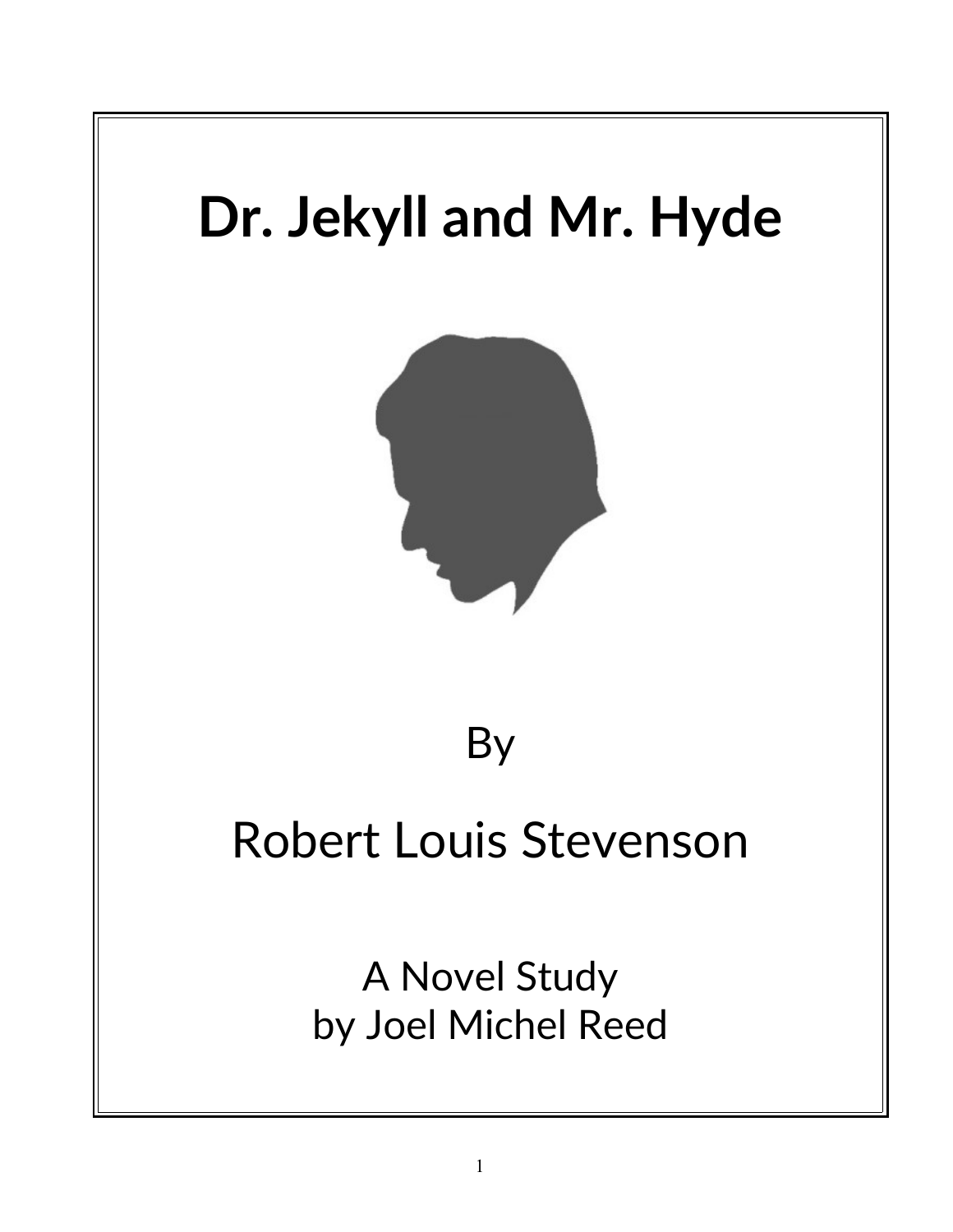By Robert Louis Stevenson



## **Table of Contents**

| <b>Suggestions and Expectations</b> | 3  |
|-------------------------------------|----|
|                                     |    |
| List of Skills                      | 4  |
|                                     |    |
| Synopsis / Author Biography         | 5  |
|                                     |    |
| <b>Student Checklist</b>            | 6  |
|                                     |    |
| Reproducible Student Booklet        |    |
|                                     |    |
| <b>Answer Key</b>                   | 49 |

**About the author:** Joel Reed has over 70 published novel studies and is the author of four  $|$ novels. For information on his work and literature, please visit [www.reednovelstudies.com](http://www.reednovelstudies.com/)

> Copyright © 2016 Joel Reed Revisions Completed in 2022 All rights reserved by author. Permission to copy for single classroom use only. Electronic distribution limited to single classroom use only. Not for public display.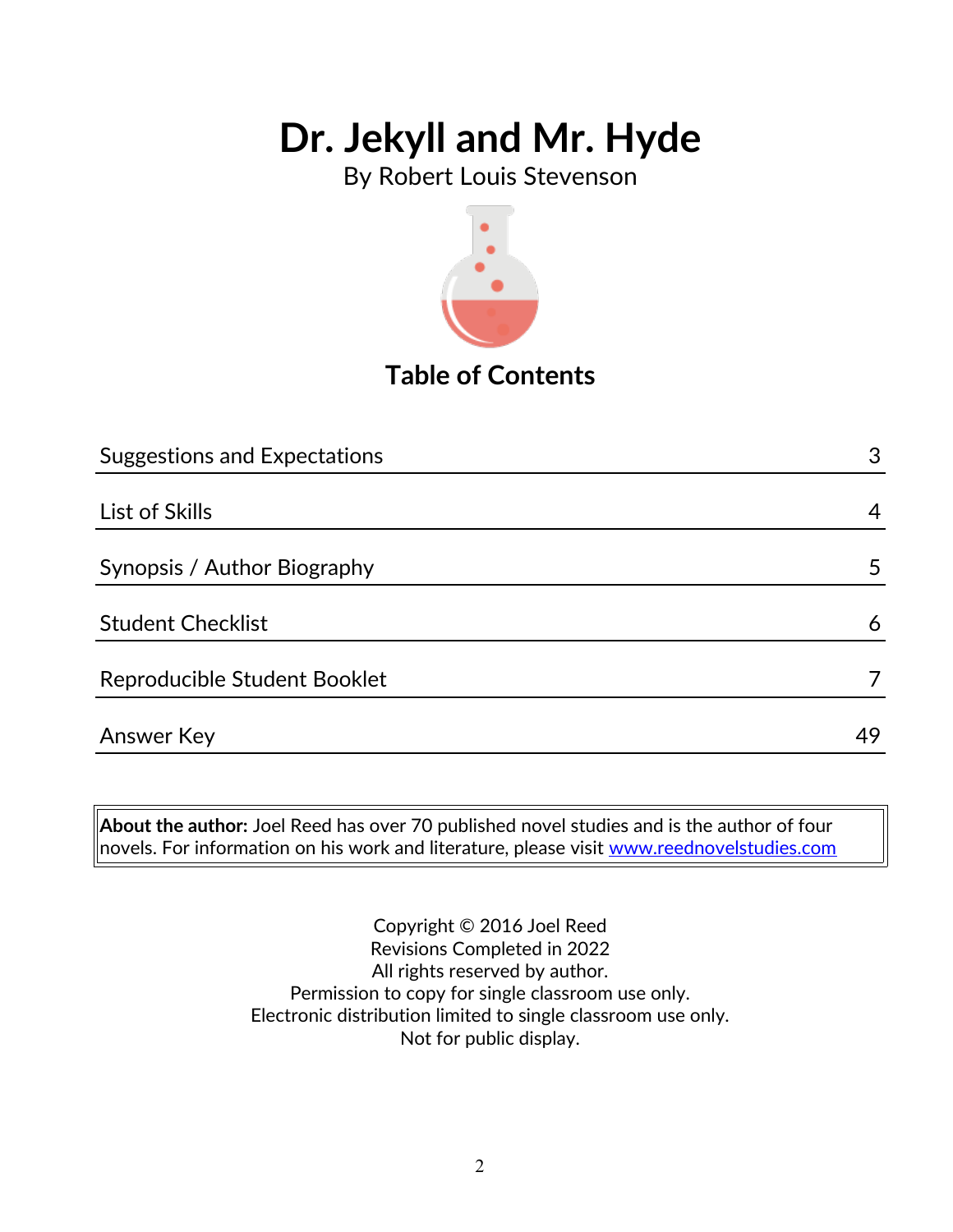By Robert Louis Stevenson



## **Suggestions and Expectations**

This curriculum unit can be used in a variety of ways. Each chapter of the novel study focuses on 1-2 chapters of **Dr. Jekyll and Mr. Hyde** and is comprised of five of the following activities:

- Before You Read
- Vocabulary Building
- Comprehension Questions
- Language Activities
- **Extension Activities**

### **Links with the Common Core Standards (U.S.)**

Many of the activities in this unit are supported by the Common Core Standards. For instance the *Reading Standards for Literature, Grade 5*, makes reference to the following:

- a) determining the meaning of words and phrases. . . including figurative language;
- b) explaining how a series of chapters fits together to provide the overall structure;
- c) compare and contrast two characters;
- d) determine how characters … respond to challenges;
- e) drawing inferences from the text;
- f) determining a theme of a story . . . **and many others.**

A principal expectation of the unit is that students will develop their skills in reading, writing, listening and oral communication, as well as in reasoning and critical thinking. Students will also be expected to provide clear answers to questions and well-constructed explanations. It is critical as well that students be able to relate events and the feelings of characters to their own lives and experiences and describe their own interpretation of a particular passage.

A strength of the unit is that students can work on the activities at their own pace. Every activity need not be completed by all students. A **portfolio cover** is included (p.7) so that students may organize their work and keep it all in one place. A **Student Checklist** is also included (p.6) so that a record of completed work may be recorded.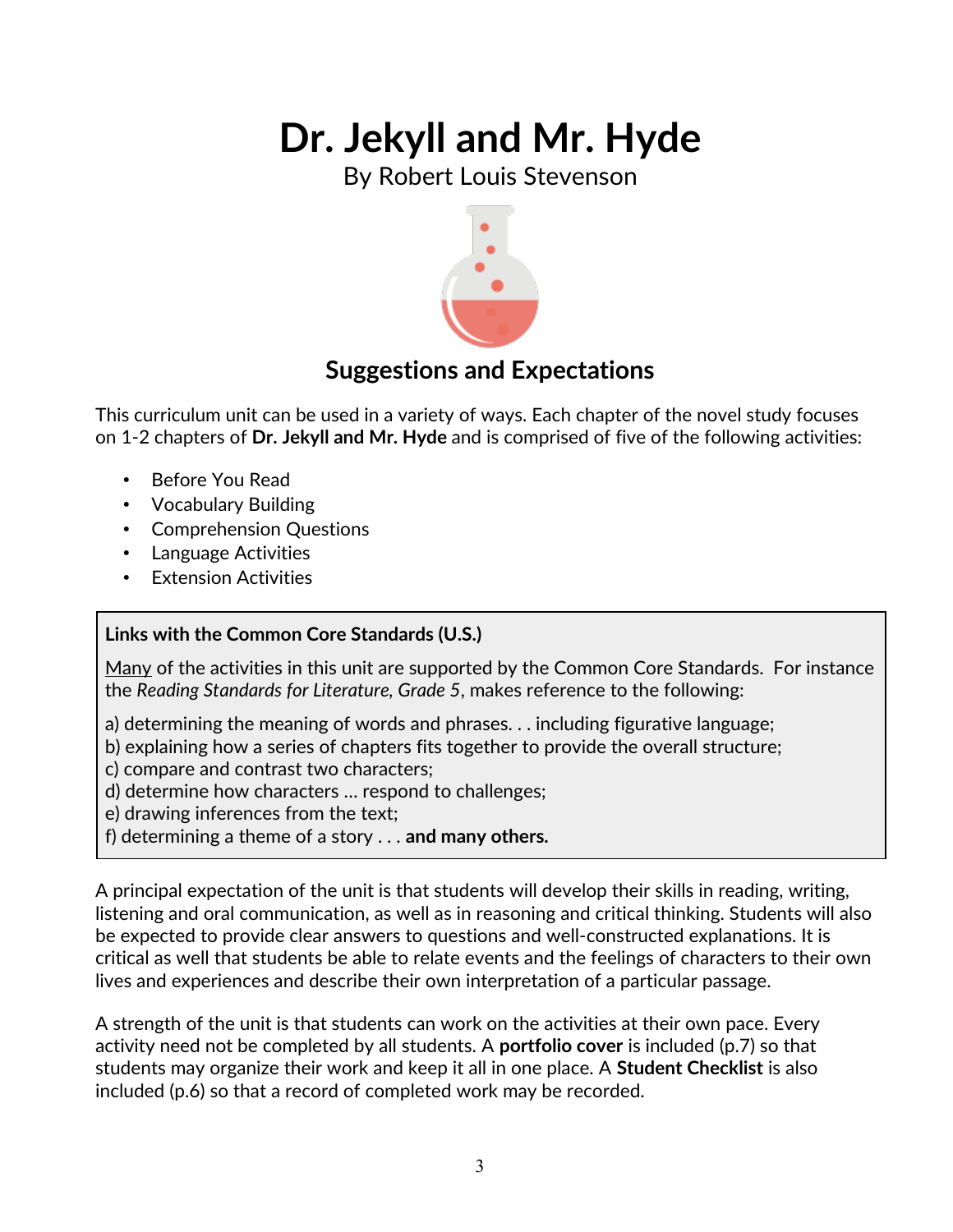By Robert Louis Stevenson

## **List of Skills**

#### **Vocabulary Development**

- 1. Locating descriptive words/phrases 7. Use of singular / plural nouns
- 2. Listing synonyms/homonyms 8. Listing compound words
- 3. Identifying/creating *alliteration* 9. Identifying parts of speech
- 4. Use of capitals and punctuation 10. Identifying syllables
- 
- 6. Identify *personification* 12. Identify anagrams

#### **Setting Activities**

1. Summarize the details of a setting

#### **Plot Activities**

- 1. Complete a *time line* of events 4. Identify *cliffhangers*
- 
- 3. Complete Five W's Chart

#### **Character Activities**

- 
- 

#### **Creative and Critical Thinking**

- 
- 2. Write a newspaper story 6. Write a book review
- 
- 4. Compare the book and movie. 8. Complete a KWS Chart

#### **Art Activities**

- 
- 
- 3. Create an Information Card
- 
- 
- 
- 
- 5. Identify *foreshadowing*. 11. Identify/create *similes*
	-

- 
- 2. Identify conflict in the story 5. Identify the climax of the novel.
- 1. Determine character traits 3. Relating personal experiences
- 2. Identify the protagonist 4. Compare two characters
- 1. Research 5. Write a description of personal feelings
	-
- 3. Participate in a talk show 7. Complete an Observation Sheet
	-
- 1. A Storyboard **1.** A Storyboard **1.** A Storyboard
- 2. Create a collage 5. Create a comic strip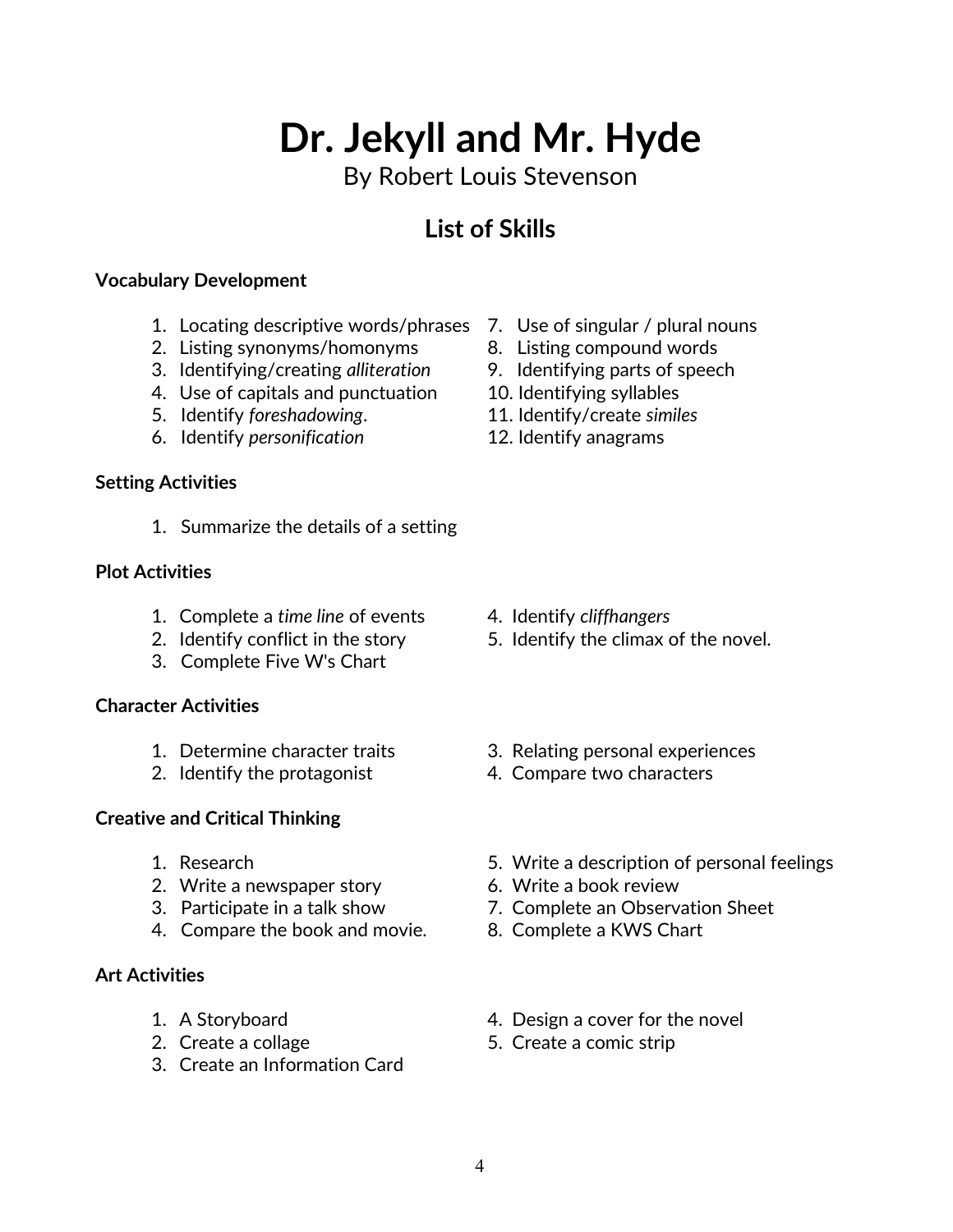## **Dr. Jekyll and Mr. Hyde** By Robert Louis Stevenson **Synopsis**

 Robert Louis Stevenson's thrilling tale of the mild-mannered Dr. Jekyll and his evil double, Mr. Hyde, is one of the most famous horror stories in English literature. It is also a profound and fascinating fable of the divided self that continues to seize readers' imaginations. This story of a misguided genius who brings his doppelganger to life brilliantly dramatizes inner conflict and the capacity for violence and evil in every soul. An instant sensation on its first publication in 1886, Stevenson's spine-chilling novella has given rise to countless adaptations on stage and screen over the past century, but none can match the power and dark complexity of the original. (Courtesy of the publisher – Vintage Classics)

A complete synopsis and other helpful reviews can be found on the following website: https://en.wikipedia.org/wiki/Strange Case of Dr Jekyll and Mr Hyde

### **Author Biography** *Robert Louis Stevenson*

 Robert Louis Stevenson has written a number of well known novels throughout the course of his lifetime, including *Kidnapped, The Black Arrow, Prince Otto, The Strange Case of Dr Jekyll and Mr Hyde*, and *The Wrong Box.* He also wrote a number of short stories and fables, and was a talented poet and world traveler.

 Born on November 13, 1850 in Edinburgh Scotland, he was the son of Thomas Stevenson (a light-house engineer) and Margaret Isabella Balfour. It is said that Stevenson comes from a long line of lighthouse engineers. Robert's grandfather and great uncles were all in the same business.

 At the age of 25 Robert Louis Stevenson met for the first time Fanny Van de Grift Osbourne. Unfortunately for him, his future sweetheart happened to be married at the time. After several



years of separation, they once again had become reacquainted after a painful separation and divorce from Fanny and her husband. The couple eventually married May 1880.

 During most of Robert's childhood he fought a number of illnesses which remained with him throughout his adulthood. Many believed Stevenson was diagnosed with bronchiectasis or sarcoidosis. Eventually Robert would suffer a massive cerebral hemorrhage and die at the age of 44. (Courtesy of Wikipedia)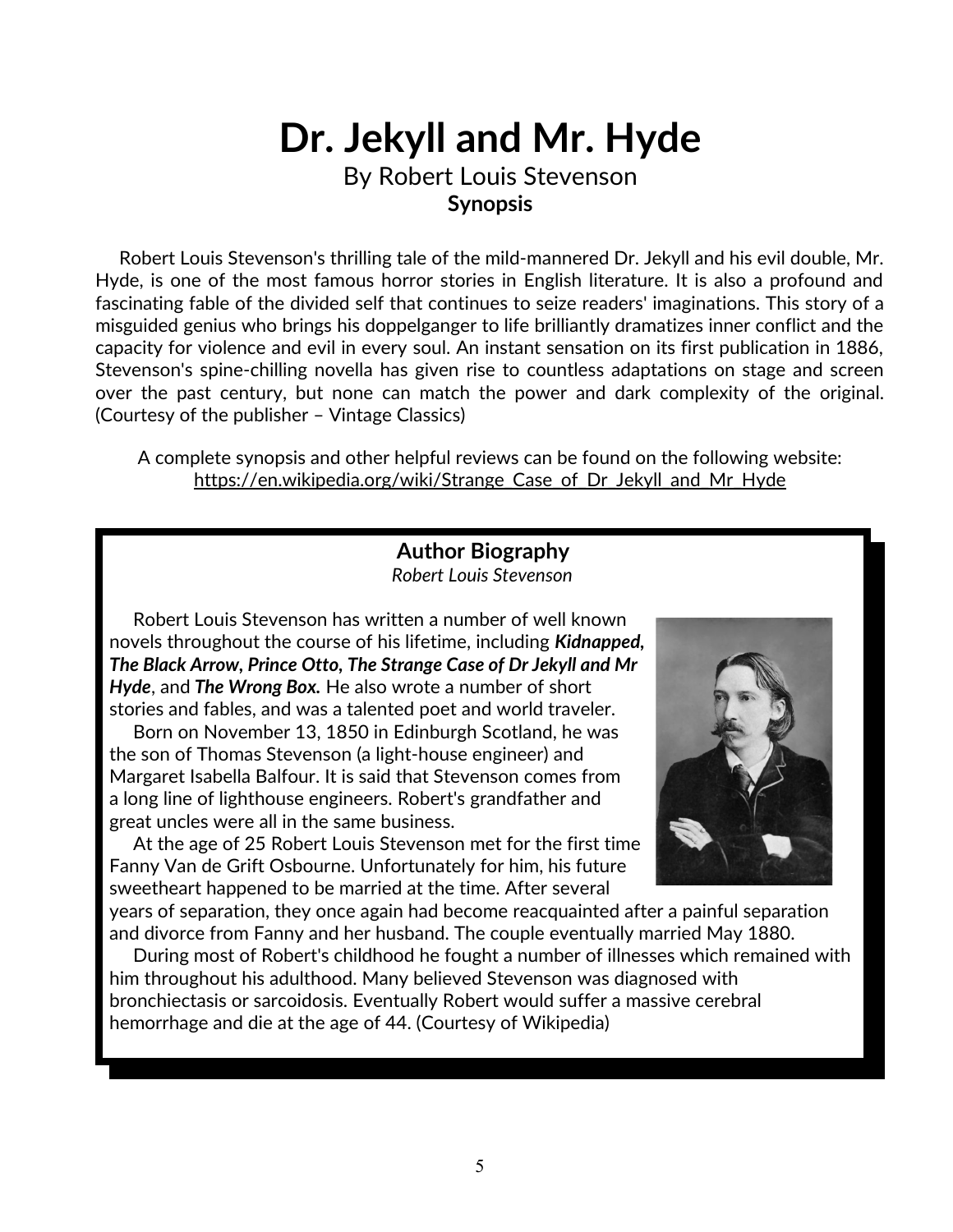By Robert Louis Stevenson



**Student Checklist**

Student Name

| Assignment | Grade / Level | Comments |
|------------|---------------|----------|
|            |               |          |
|            |               |          |
|            |               |          |
|            |               |          |
|            |               |          |
|            |               |          |
|            |               |          |
|            |               |          |
|            |               |          |
|            |               |          |
|            |               |          |
|            |               |          |
|            |               |          |
|            |               |          |
|            |               |          |
|            |               |          |
|            |               |          |
|            |               |          |
|            |               |          |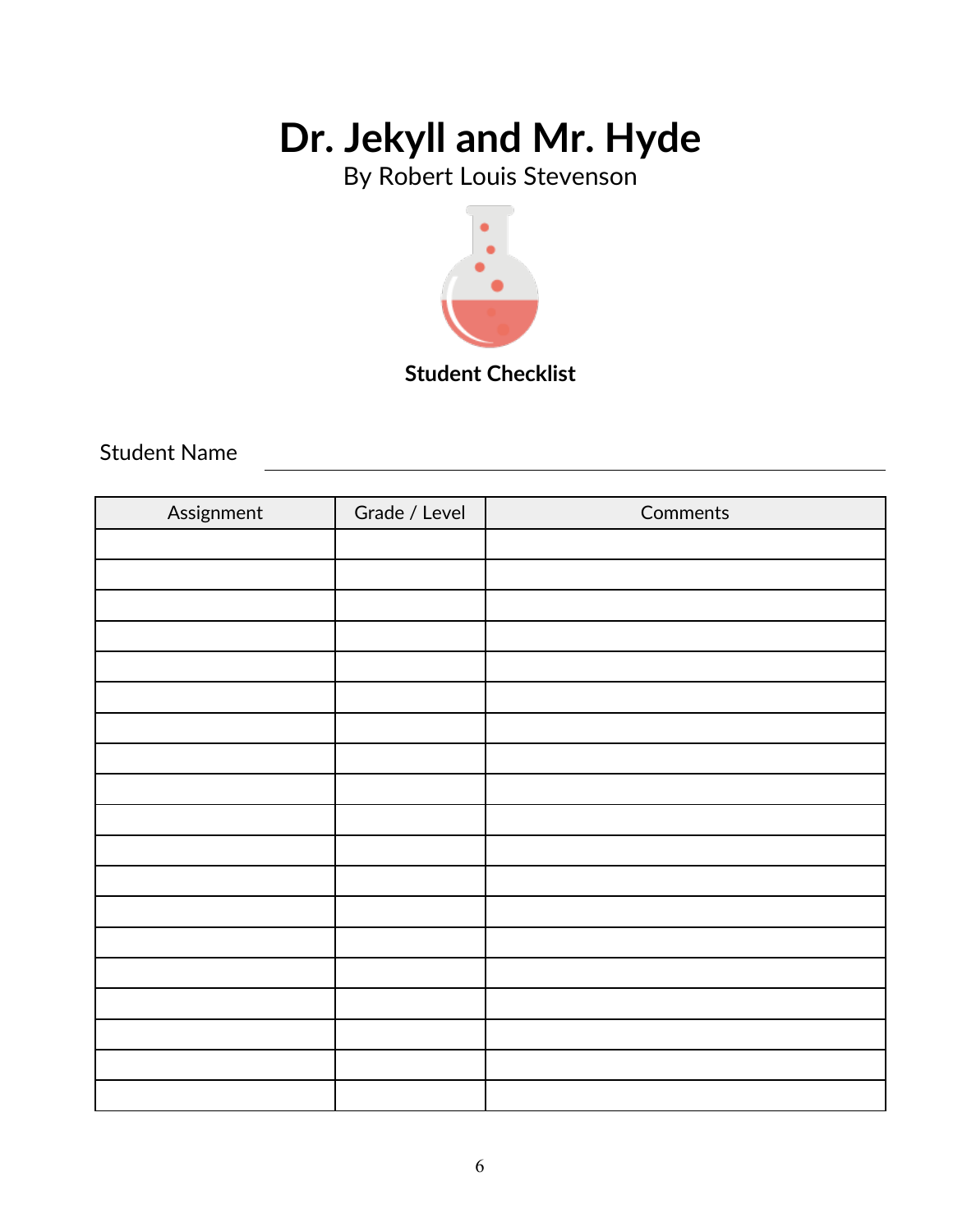

*By Robert Louis Stevenson*

Name: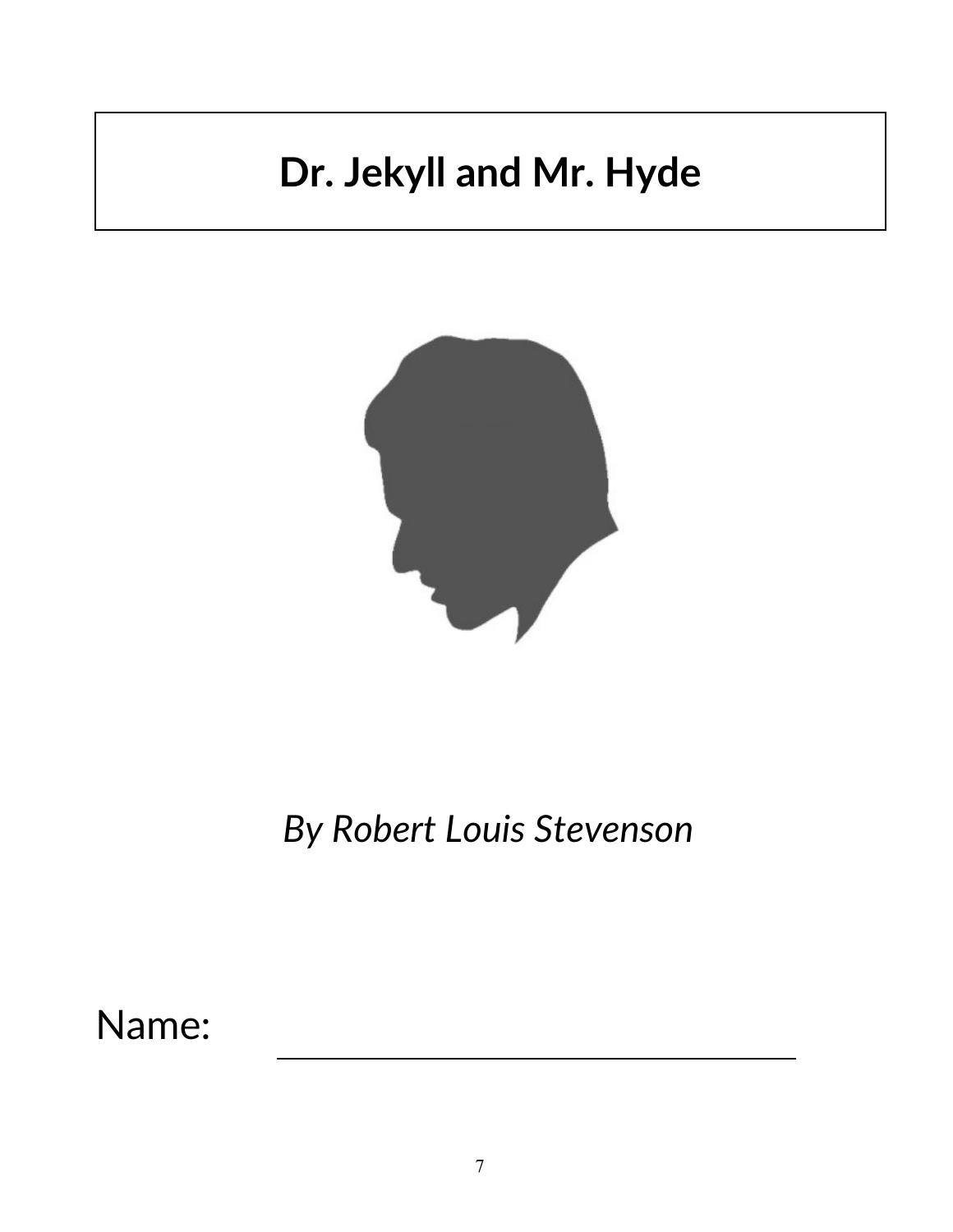By Robert Louis Stevenson



### **Chapter 1**

## **Before you read the chapter**:

Briefly predict what you believe the plot-line of *Dr. Jekyll and Mr. Hyde* will be about.



## **Vocabulary:**

Draw a straight line to connect the vocabulary word to its definition. Remember to use a straight edge (like a ruler).

- 
- 
- 
- 
- 
- 
- 
- 
- 
- 
- 1. Austere **A. A man who is one of a person's blood relations.**
- 2. Heresy **EXALL** B. A person who prepared and sold medicine.
- 3. Kinsmen C. Opinion at odds with what is generally accepted.
- 4. Demeanour D. Flirtatious or complimentary behaviour.
- 5. Undemonstrative E. Severe or strict in manner or attitude.
- 6. Coquetry F. Doubtful authenticity, although considered true.
- 7. Affirmative G. Outward behaviour or bearing.
- 8. Apothecary **H. Agreeing with or consenting to a statement.**
- 9. Propriety **I. Not tending to express feelings/affection openly.**
- 10. Apocryphal J. Conformity to conventionally accepted standards of behaviour or morals.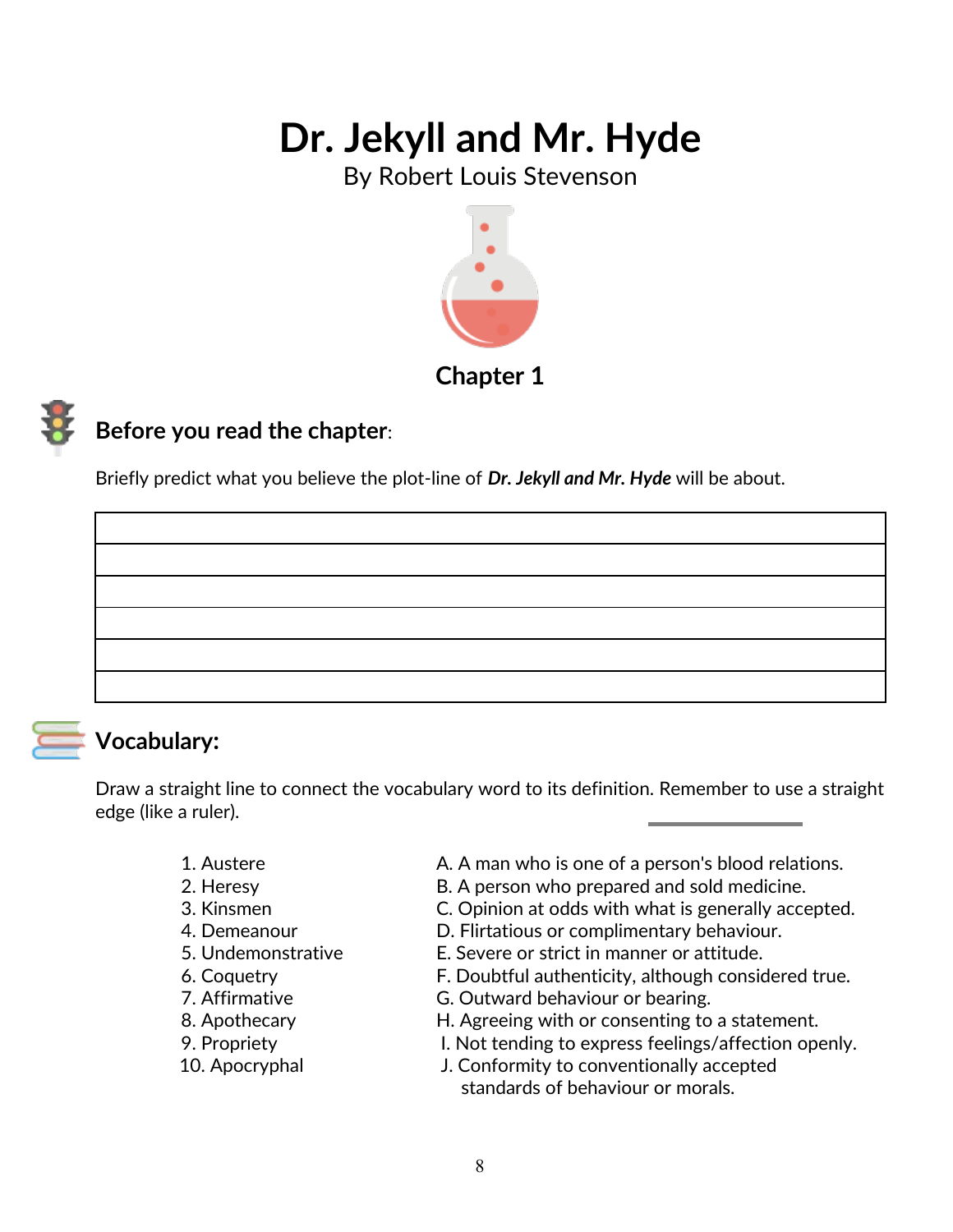

1. Briefly describe the setting of the story as Chapter One begins.

2. Circle the correct narrative that the novel follows, and the reason for your choice.

| First Person | Second Person | <b>Third Person</b> |
|--------------|---------------|---------------------|
|--------------|---------------|---------------------|

3. What do you think Mr. Utterson meant when he made the following statement: *"I incline to Cain's heresy, I let my brother go to the devil in his own way."*

4. Briefly describe what happened when the strange man walked over the little girl.

5. What do you think is behind the mysterious door described in Chapter One?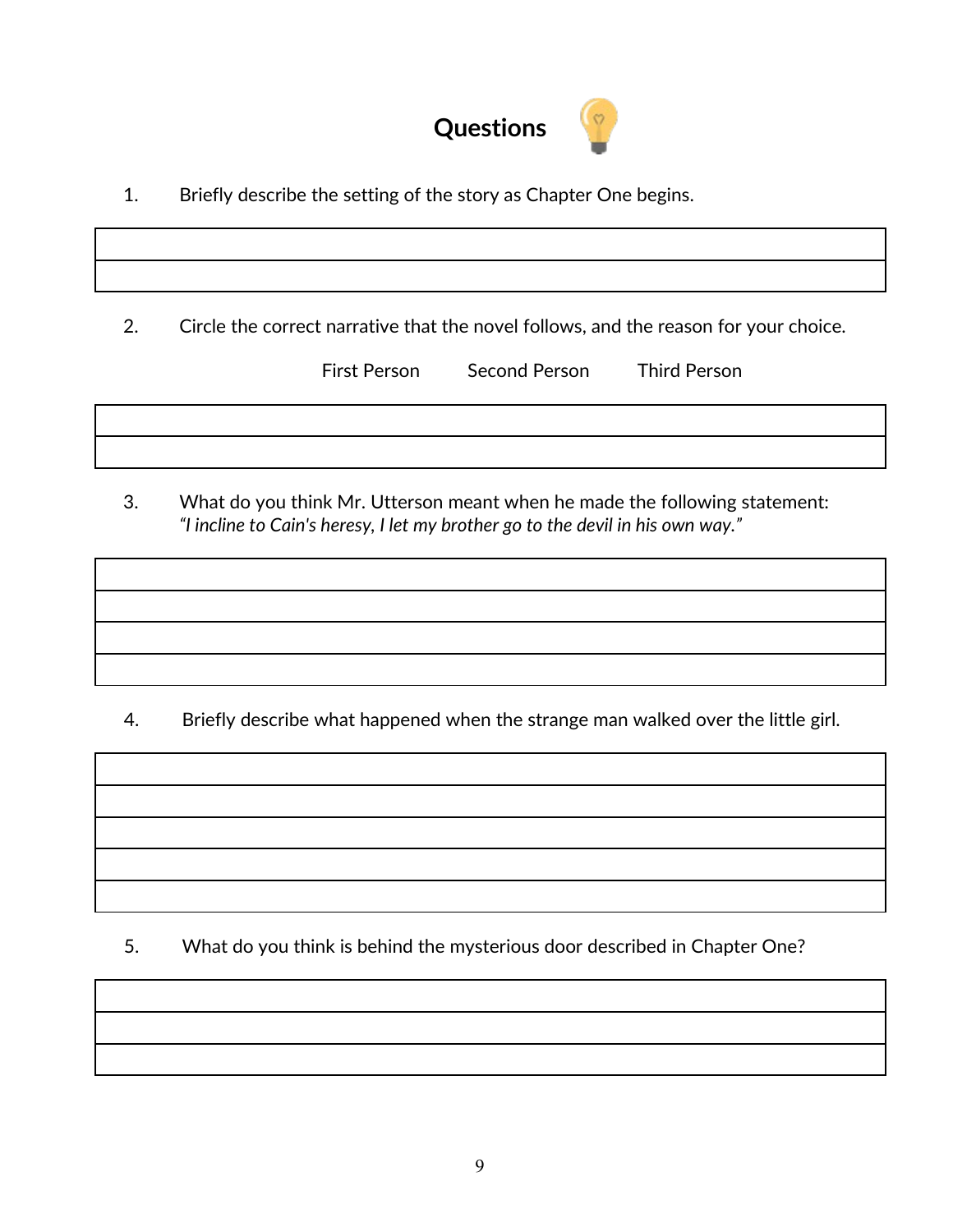## **Language Activity**



**A.** A **simile** is a comparison using the words 'like' or 'as'. The following is an example of a simile taken from Chapter One of *Dr. Jekyll and Mr. Hyde*:

"*His friends were those of his own blood or those whom he had known the longest; his affections, like ivy, were the growth of time, they implied no aptness in the object.*"

What two things are being compared in this example?

Invent two of your own **similes** comparing two different people or objects with something from your own imagination:

| י ו |  |
|-----|--|
|     |  |

**B.** *PERSONIFICATION* is giving human qualities to something that is not human. We find an example of this in Chapter One: *"Two doors from one corner, on the left hand going east the line was broken by the entry of a court; and just at that point a certain sinister block of building thrust forward its gable on the street."* 



Why do you think personification is a popular literary device used by many authors?

Create your own example of personification.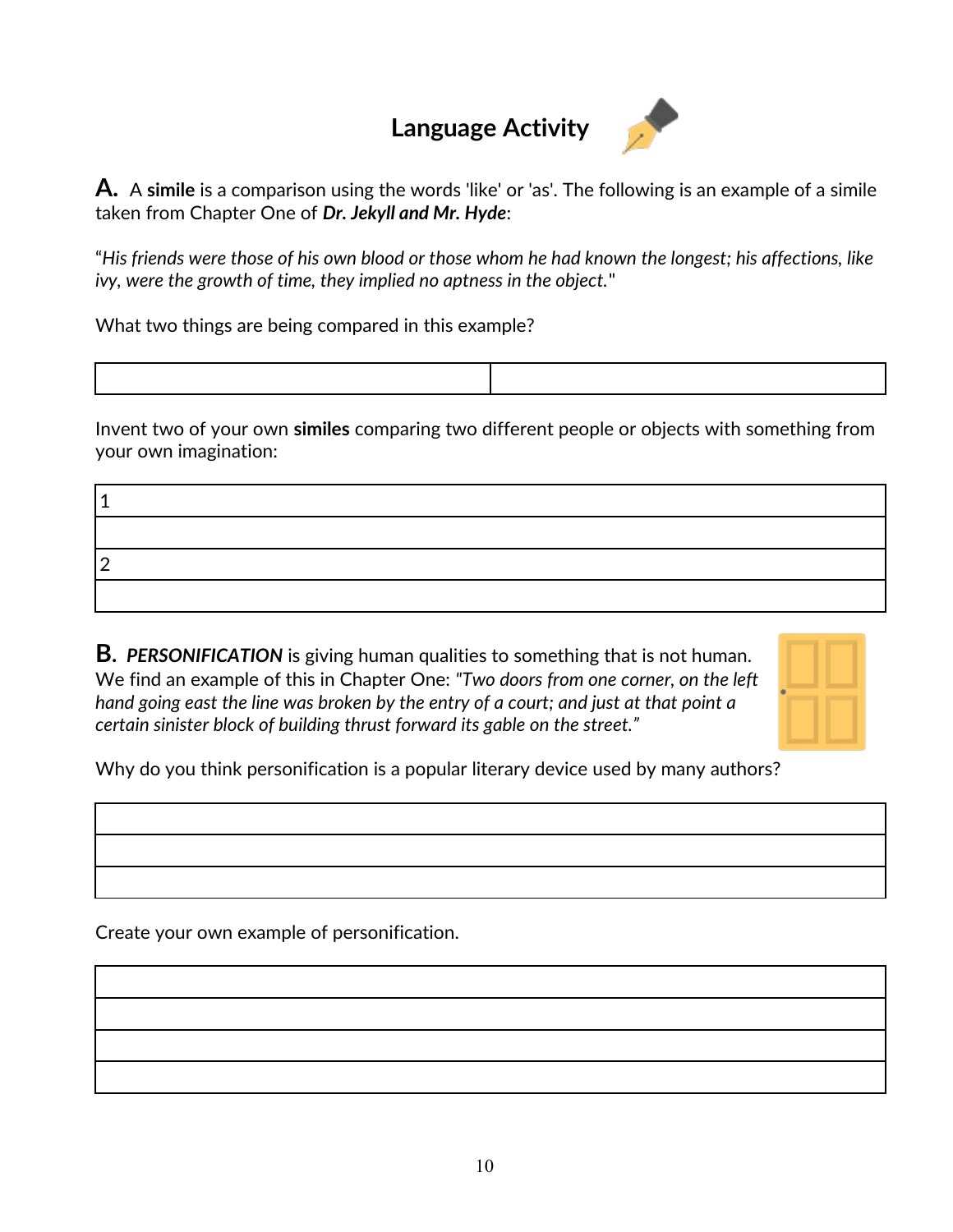## **C. The Eight Parts of Speech**

Find at least two examples of each of the eight parts of speech from Chapter One and list them in the appropriate section of the chart below.

| Interjections       |  |
|---------------------|--|
|                     |  |
| <b>Nouns</b>        |  |
|                     |  |
| <b>Pronouns</b>     |  |
| <b>Conjunctions</b> |  |
|                     |  |
| <b>Prepositions</b> |  |
|                     |  |
| <b>Adjectives</b>   |  |
|                     |  |
| <b>Adverbs</b>      |  |
|                     |  |
| <b>Verbs</b>        |  |
|                     |  |

### **Fascinating Facts**

*Dr. Jekyll and Mr. Hyde* has been the inspiration for countless writers throughout the last century. One such example comes from a popular *Looney Tunes* short called *Hyde and Hare.* The main character was intentionally written to resemble Mr. Hyde from our story*.* He even shares many of the same personality traits! Upon seeing Mr. Hyde for the first time, Bugs Bunny remarked: *"You don't look so good, it's about time you came to see the doctor!"*